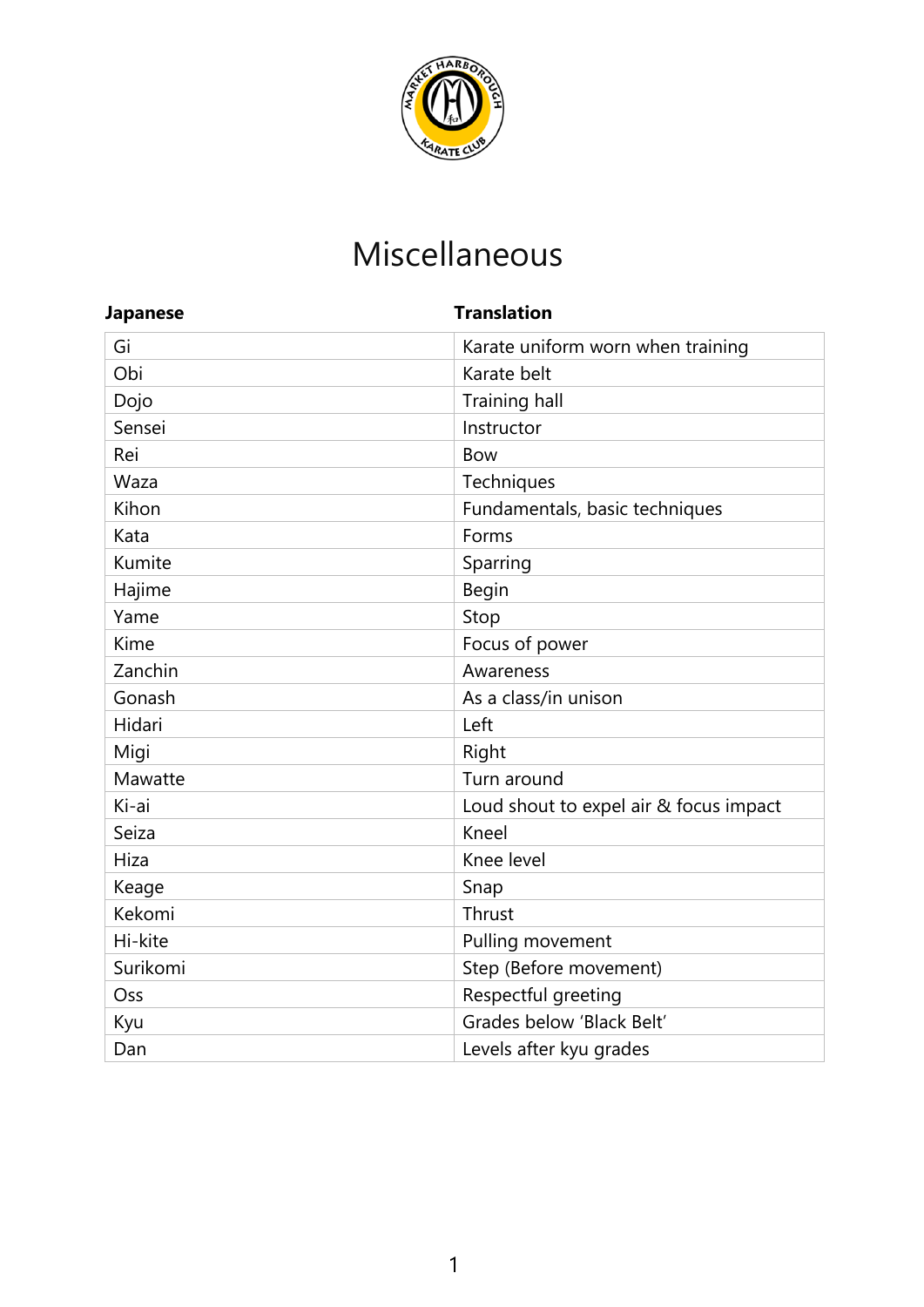

# Counting to Ten in Japanese

| $\vert$ 1, Ichi | 2, Ni     | 3, San   | 4, Shi                  | 5, Go |
|-----------------|-----------|----------|-------------------------|-------|
| 6, Roku         | 7, Shichi | 8, Hachi | 9, Kyu (or Ku)   10, Ju |       |

# Body Target Areas



| <b>Japanese</b> | <b>Translation</b>   |
|-----------------|----------------------|
| Jodan           | Upper section (Head) |
| Chudan          | Mid-section          |
| Gedan           | Lower section        |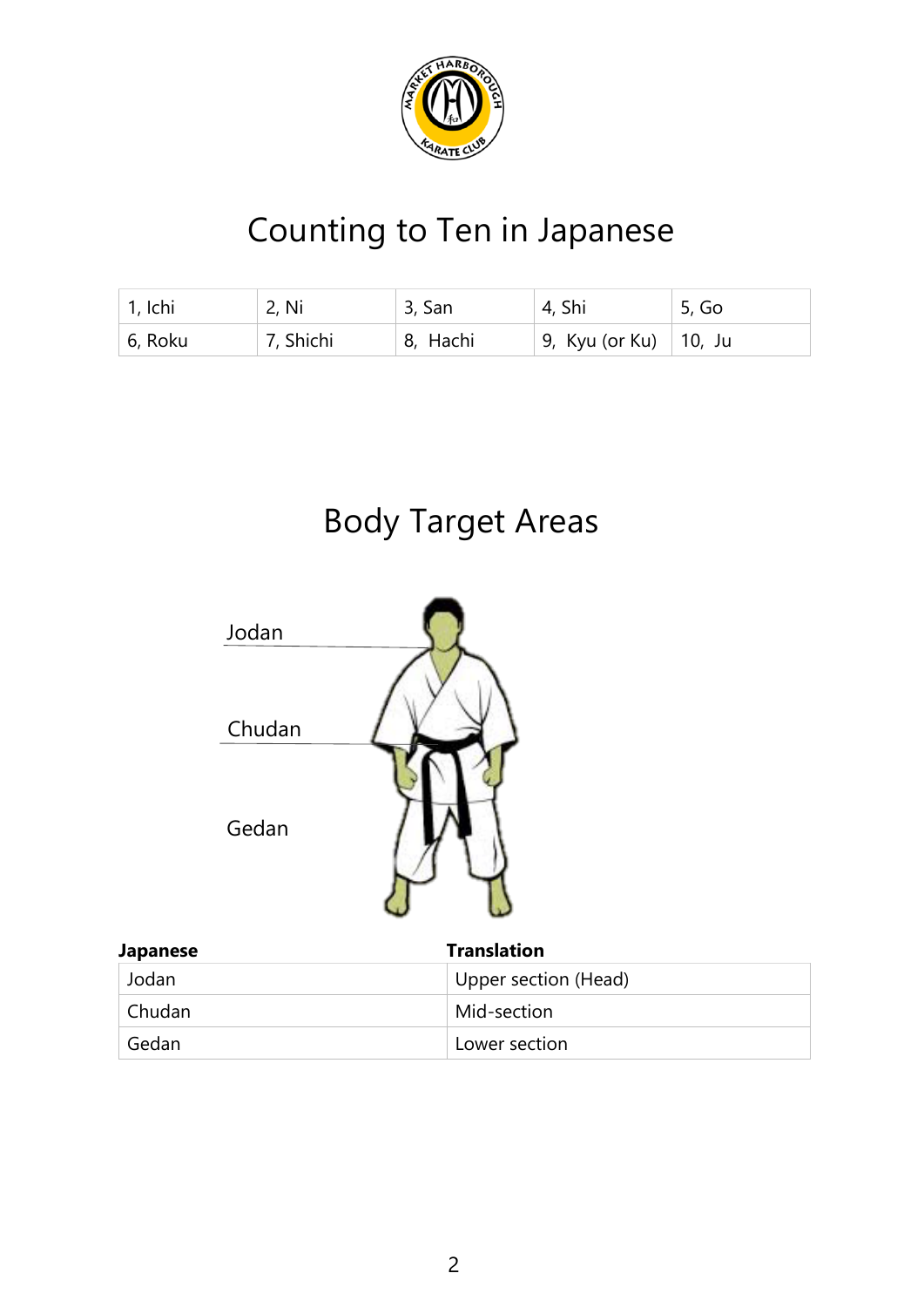

### Punches

| Jun-zuki      | Front lunge punch |
|---------------|-------------------|
| Gyaku-zuki    | Reverse punch     |
| Uraken        | <b>Back fist</b>  |
| <b>Nukite</b> | Spear hand        |
| Ippon ken     | One knuckle fist  |
| Nihon-zuki    | Double punch      |
| Kizami-zuki   | Snap punch        |

## Strikes

| Shuto-uchi   | Knife hand strike  |
|--------------|--------------------|
| Empi-uchi    | Elbow strike       |
| Haito-uchi   | Ridge hand strike  |
| Teisho-uchi  | Palm heel strike   |
| Tettsui-uchi | Hammer fist strike |
| Uraken       | Back fist strike   |

## Blocks

| Jodan-uke    | Head block                  |
|--------------|-----------------------------|
| Uchi-uke     | Outside block               |
| Soto-uke     | Inside block                |
| Empi-uke     | Elbow block                 |
| Morote-uke   | Augmented forearm block     |
| Shuto-uke    | Knife hand block            |
| Gedan-barrai | Low block                   |
| Storka       | Knife hand in a back stance |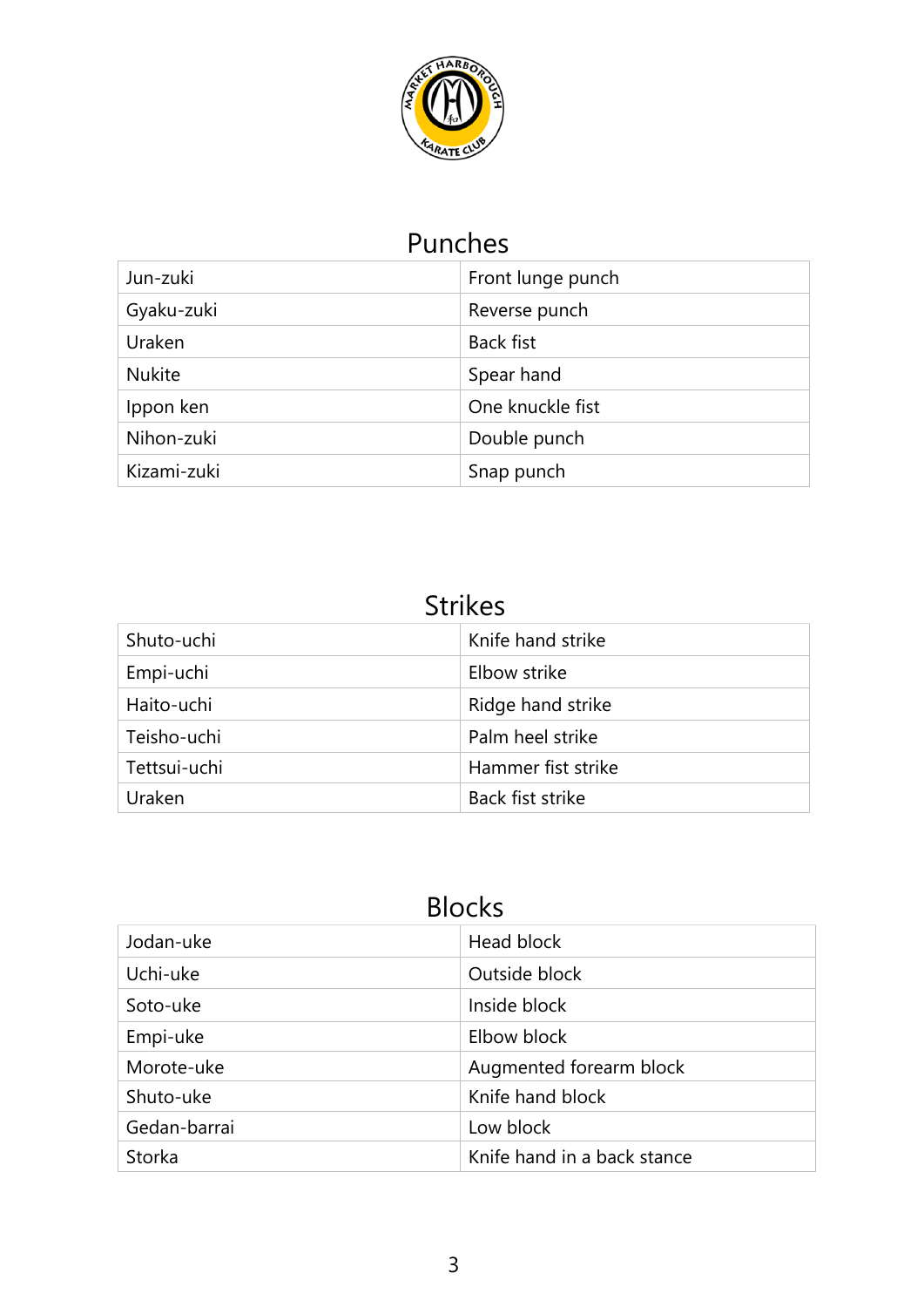

### Stances

| Yohi            | Ready stance                          |
|-----------------|---------------------------------------|
| Heiko-dachi     | Natural stance                        |
| Zenkutsu-dachi  | Front stance                          |
| Kokutsu-dachi   | Back stance                           |
| Shiko-dachi     | Horse riding stance (Feet turned out) |
| Kiba-dachi      | Horse riding stance (Feet forward)    |
| Neko-ashi-dachi | Cat stance                            |
| Hanmi gamae     | On guard position                     |

Kicks

| Mai-geri       | Front kick         |
|----------------|--------------------|
| Mawashi-geri   | Roundhouse kick    |
| Yoki-geri      | Side kick          |
| Ushiro-geri    | <b>Back kick</b>   |
| Mae-tobi-geri  | Jumping front kick |
| Yoko-tobi-geri | Jumping side Kick  |
| Kin-geri       | Groin kick         |
| Ashi-barrai    | Leg sweep          |
| Hiza-geri      | Knee kick          |
| Fumikomi       | Stamping kick      |
| Mawashi-uchi   | Hook kick          |
| Sokuto         | Foot edge kick     |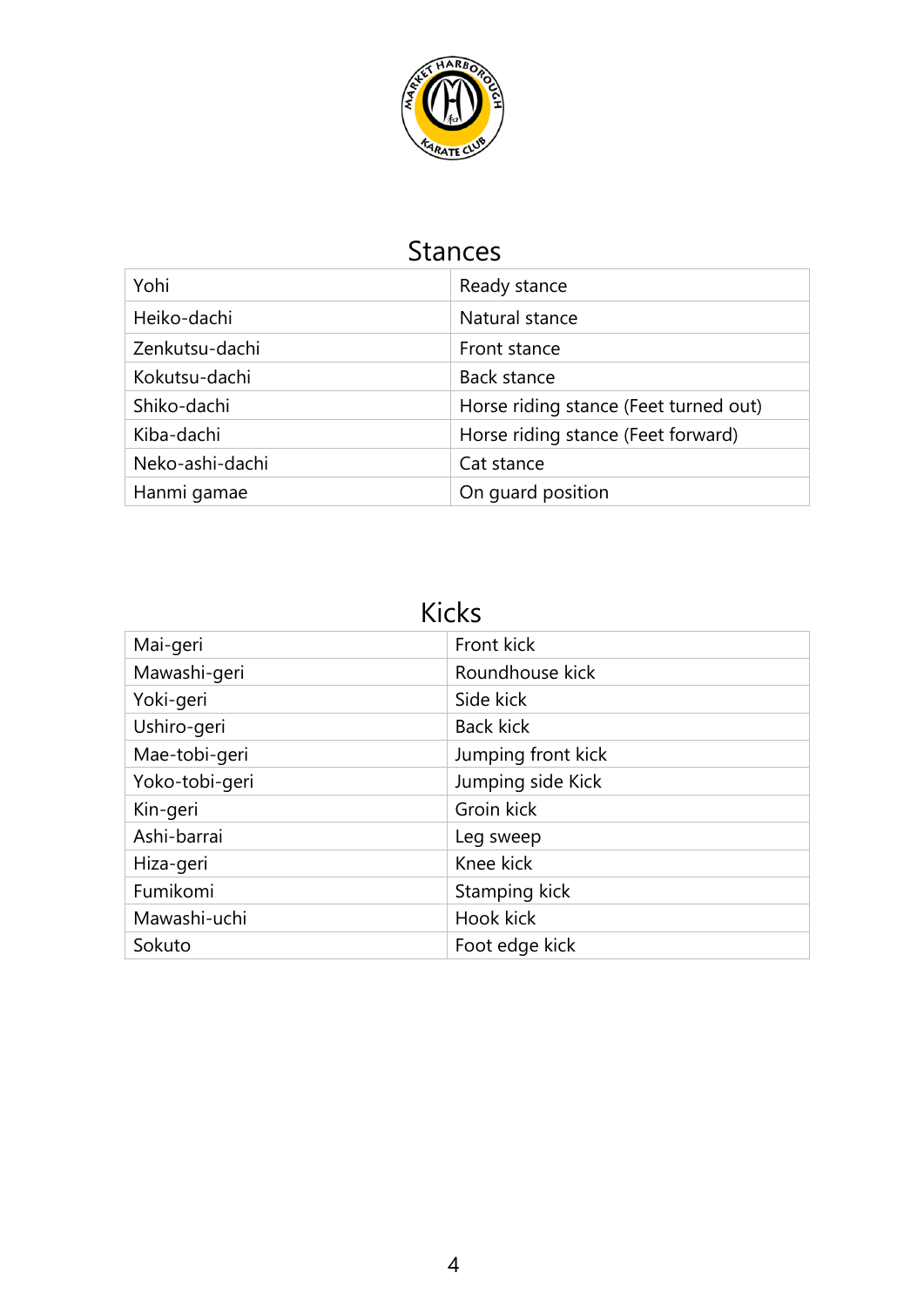

## Kihon Ippon Kumite

Ippons are a selection of defences against various types of attacks. These exercises are practiced with a partner giving the opportunity to put fundamental moves into practice. Once the basic ippons have been learned, more advanced techniques can be used such as throws, sweeps and releasing from grabs.

When performing ippons both defender and attacker must always stay alert as if in a real life situation. Both practitioners should perform the ippon with commitment and control. It is important to be at the correct distance from your partner so that the attack will be as realistic as possible and the defence can be practiced effectively without risk of injury. The key to good distancing is good footwork (Ma-ai).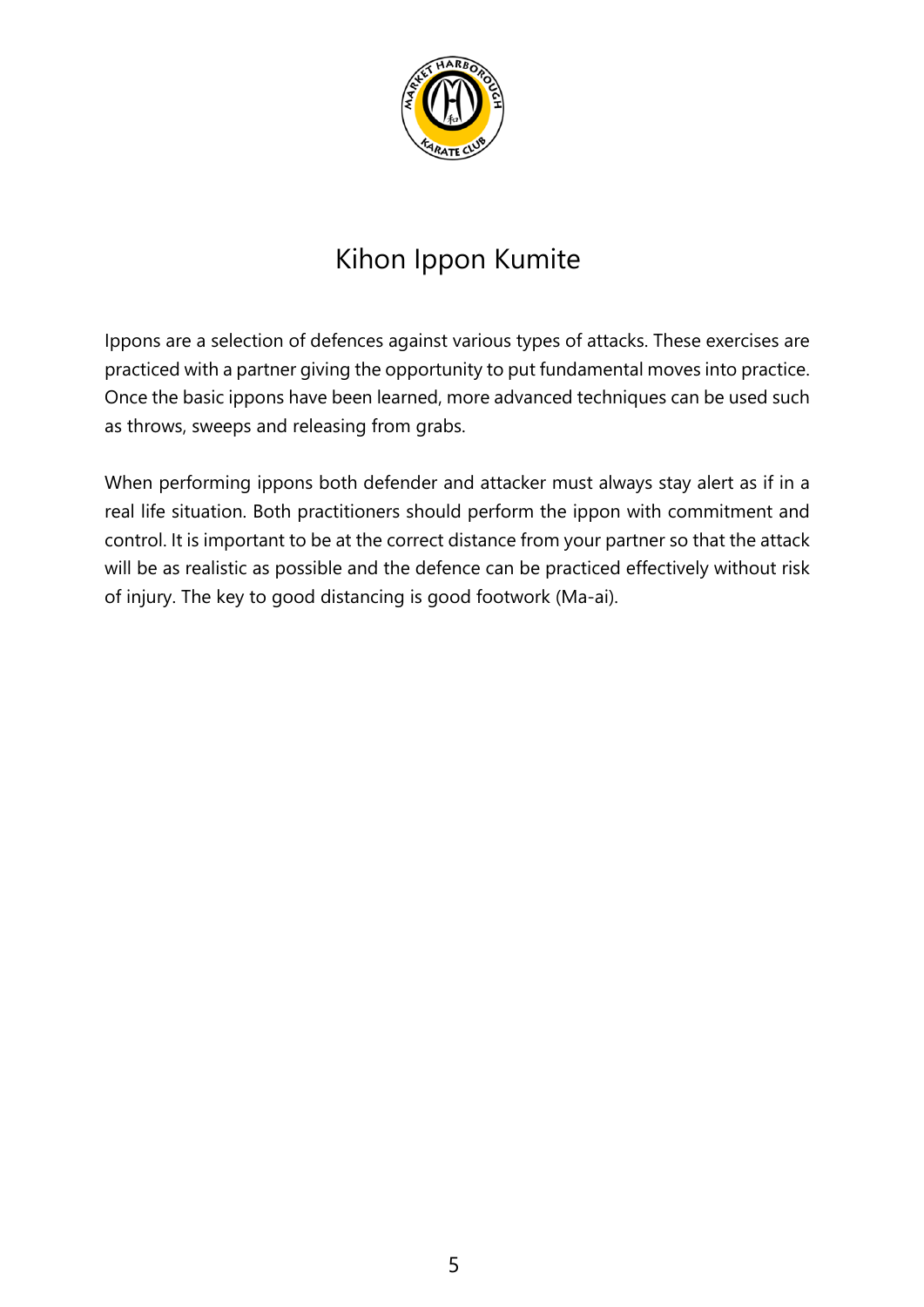

## Basic Junzuki Defence

| 1. Ichi                    |          | <b>Japanese</b>       | <b>Translation</b>         |
|----------------------------|----------|-----------------------|----------------------------|
| Ready                      | Attacker | Hidari hanmi gamae    | Left fighting stance       |
| Position                   | Defender | Hidari hanmi gamae    | Left fighting stance       |
| Attack                     |          | Junzuki chudan        | Front punch to mid-section |
| Defender's transition move |          | Step to the right     |                            |
| Defender's block           |          | Hidari gedan barai    | Left low block             |
| Defender's counter attack  |          | Migi gyakuzuki chudan | Right reverse punch        |

#### **2. Ni**

| Ready                      | Attacker | Hidari hanmi gamae    | Left fighting stance       |
|----------------------------|----------|-----------------------|----------------------------|
| Position                   | Defender | Hidari hanmi gamae    | Left fighting stance       |
| Attack                     |          | Junzuki chudan        | Front punch to mid-section |
| Defender's transition move |          | Step to the right     |                            |
| Defender's block           |          | Hidari soto uke       | Left inside block          |
| Defender's counter attack  |          | Migi gyakuzuki chudan | Right reverse punch        |

### **3. San**

| Ready                                          | Attacker | Hidari hanmi gamae    | Left fighting stance |
|------------------------------------------------|----------|-----------------------|----------------------|
| Position                                       | Defender | Hidari hanmi gamae    | Left fighting stance |
| Attack                                         |          | Junzuki jodan         | Front punch to head  |
| Defender's transition move<br>Step to the left |          |                       |                      |
| Defender's block                               |          | Hidari uchi uke       | Left outside block   |
| Defender's counter attack                      |          | Migi gyakuzuki chudan | Right reverse punch  |

#### **4. Shi**

| Ready                      | Attacker | Hidari hanmi gamae    | Left fighting stance |
|----------------------------|----------|-----------------------|----------------------|
| Position                   | Defender | Hidari hanmi gamae    | Left fighting stance |
| Attack                     |          | Junzuki jodan         | Front punch to head  |
| Defender's transition move |          | Step forward          |                      |
| Defender's block           |          | Hidari jodan uke      | Left head block      |
| Defender's counter attack  |          | Migi gyakuzuki chudan | Right reverse punch  |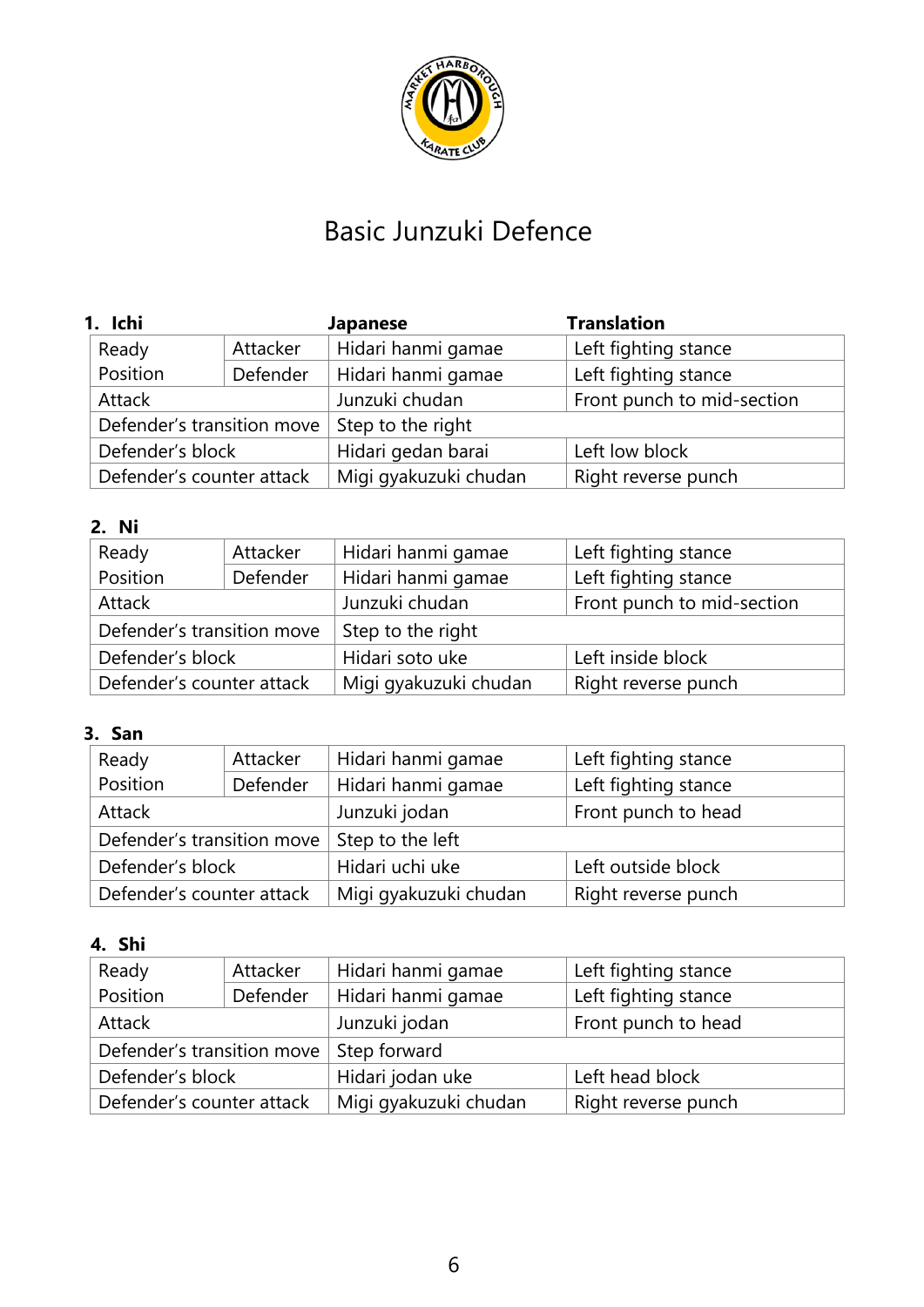

# Basic Gyakuzuki Defence

| 1. Ichi                    |          | <b>Japanese</b>       | <b>Translation</b>   |
|----------------------------|----------|-----------------------|----------------------|
| <b>Ready Position</b>      | Attacker | Hidari hanmi gamae    | Left fighting stance |
|                            | Defender | Hidari hanmi gamae    | Left fighting stance |
| Attack                     |          | Gyakuzuki jodan       | Front punch to head  |
| Defender's transition move |          | Step to the right     |                      |
| Defender's block           |          | Hidari gedan barai    | Left low block       |
| Defender's counter attack  |          | Migi gyakuzuki chudan | Right reverse punch  |

### **2. Ni**

| <b>Ready Position</b>      | Attacker | Hidari hanmi gamae                    | Left fighting stance         |
|----------------------------|----------|---------------------------------------|------------------------------|
|                            | Defender | Hidari hanmi gamae                    | Left fighting stance         |
| Attack                     |          | Migi gyakuzuki chudan                 | Front punch to mid-section   |
| Defender's transition move |          | Pull back into hidari niko-ashi-dachi |                              |
| Defender's block           |          | Gedan teisho uke                      | Downward palm heel block     |
| Defender's counter attack  |          | Uraken jodan                          | Back fist strike to the head |

### **3. San**

| <b>Ready Position</b>      | Attacker | Hidari hanmi gamae   | Left fighting stance               |
|----------------------------|----------|----------------------|------------------------------------|
|                            | Defender | Hidari hanmi gamae   | Left fighting stance               |
| Attack                     |          | Gyakuzuki Jodan      | Front punch to the head            |
| Defender's transition move |          | Step to the Left     |                                    |
| Defender's block           |          | Hidari shuto uke     | Left knife hand block              |
| Defender's counter attack  |          | Migi gyakuzuki Jodan | Right reverse punch to mid-section |

### **4. Shi**

| <b>Ready Position</b>      | Attacker | Hidari hanmi gamae   | Left fighting stance             |
|----------------------------|----------|----------------------|----------------------------------|
|                            |          |                      |                                  |
|                            | Defender | Hidari hanmi gamae   | Left fighting stance             |
|                            |          |                      |                                  |
| Attack                     |          | Migi gyakuzuki jodan |                                  |
|                            |          |                      |                                  |
| Defender's transition move |          | Step to the left     |                                  |
| Defender's block           |          | Migi shuto uke       | Right knife hand block, grab arm |
|                            |          |                      |                                  |
|                            |          |                      |                                  |
|                            |          |                      |                                  |
| Defender's counter attack  |          | Migi mawashigeri     | Right roundhouse kick to mid-    |
|                            |          |                      |                                  |
|                            |          | chudan               | section                          |
|                            |          |                      |                                  |